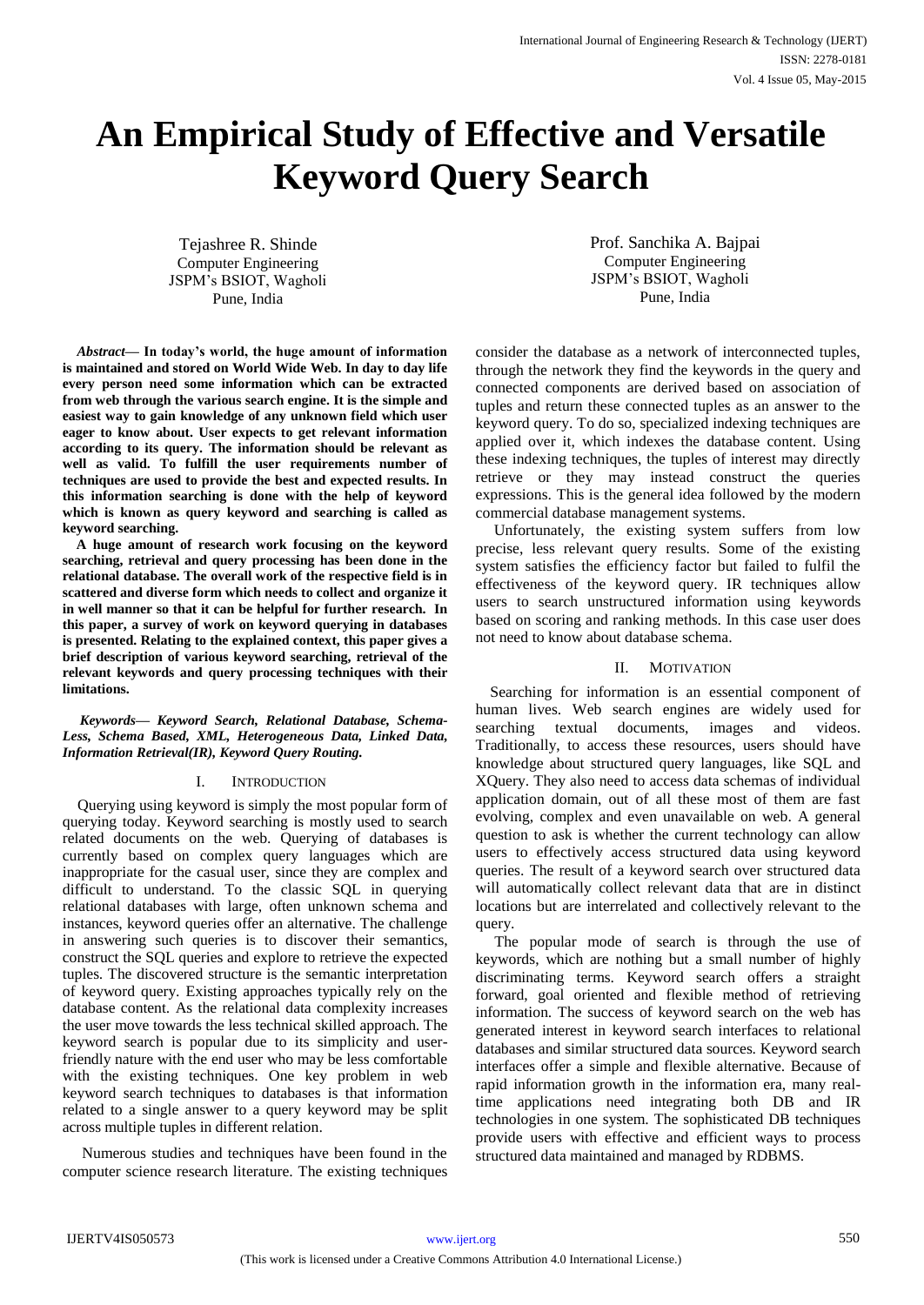The advanced IR techniques allow users to use keywords to access unstructured data with scoring and ranking mechanism. Most of previous works of keyword search over textual documents (e.g., HTML documents) have been proposed. The existing web search engines like Google, Yahoo, etc used to produce a list of pages and these pages do not give integrated information from multiple interrelated pages to answer with meaningful keyword query. In the event, there are no pages that contain all the keywords, resulted pages will be with some of the input keywords ranked by relevancy. Even if two or more interrelated pages contain all the keywords, the existing technique cannot integrate the pages into one relevant and meaningful answer.

 The next-generation web search engines require link awareness, information items that are linked through hyperlinks. The efficiency of keyword search on structured and semi-structured data remains a challenging problem. The traditional approaches have always employed the inverted index to process keyword queries, which is important for unstructured data but inefficient for semi-structured and structured data. Very few existing works could be universally applied to unstructured data (e.g., textual documents), semistructured data (e.g., XML documents), structured data (e.g., relational databases) and graph data. Providing both effective and efficient serviceability over such heterogeneous collections within a single search engine remains a big challenge.

In this paper, a review study of the different techniques for keyword searching on relational data, heterogeneous data, linked data and different approaches of keyword searching is taken in brief. The III section describes the related work of various existing systems, section IV concludes with the effective results.

# III. RELATED WORK

 The relational database management system [RDBMS] was first created in the 1970s. Then its popularity has sky touching and it has become a primary data storage structure in both academic and commercial fields. Relational databases ranges from small, personal databases like Microsoft Access to large-scale database servers like Oracle, Microsoft SQL Server, and MySQL. In relational databases, information needed to answer a keyword query is often split across the tables (tuples), due to normalization. Basically, the work is divided into two directions A. Keyword Search Approach B. Database Selection. Further there are two basic approaches of keyword search based on computing most relevant structured result are as follows ;

# *A. Keyword Search Approach*

 Further there are two basic approaches of keyword search based on computing most relevant structured result are as follows ;

# *1) Schema Based Keyword Search Approach*

 The nature of set operations used in SQL and the underneath relational algebra, a data graph GD is considered as an undirected graph by avoiding the direction of references between tuples, the resulted structure is undirected in nature. Schema-based approaches support keyword search over relational databases by direct execution of SQL commands.

These techniques process design of the relational schema as a graph where edges denote relationships between tuples. The database's full text indices recognize all tuples that contain search terms, a join expression is created for each possible relationship between these tuples [1],[2],[3].

 DISCOVER [1] operates on relational databases. Provide functionality of information discovery on the relational database by allowing its user to submit keyword queries without any knowledge of the database schema or of SQL. DISCOVER resulted into qualified joining networks of tuples which are associated as they join on their primary and foreign keys and contain all the keywords of the query. DISCOVER proceeds in two different steps, first the candidate network generation is there and second is candidate network evaluation.

 The basic goal of DISCOVER is to find relevant candidate network without redundancy whose size can be data bound without exploiting the schema structure. The important property of DISCOVER is the selection of optimal execution plan is NP complete. It uses greedy algorithm. DISCOVER introduce minimal joining networks, that are trees of tuples where any two adjacent tuples join through a primary key to foreign key relationship.

 In [2], text and structured data are often stored side by side within standard relational database management systems (RDBMSs). Commercial RDBMSs generally provide querying capabilities for text attributes that incorporate stateof-the art information retrieval (IR) relevance ranking strategies. This search functionality requires that queries specify the exact column or columns. The requirement that queries specify the exact columns to match can be cumbersome and inflexible from a user perspective: good answers to a keyword query might need to be "assembled".

 This observation has motivated recent research on freeform keyword search over relational DBMS. In this paper, IR-style document relevance ranking strategies are adapted to the problem of processing free-form keyword queries over relational DBMS. The noticeable thing is, this approach can handle queries with both AND and OR semantics and exploits the sophisticated single-column text-search functionality often available in commercial relational DBMS. IR-style keyword searching returns few most relevant matches; efficiency is achieved as techniques focus on the top-k matches for the query, for moderate values of k. The given approaches are pipe-lined, in the sense that execution can efficiently resume to compute the "next-k" matches if the user so desires. The key contribution is, it produces high quality results of query keywords. This approach does not require any semantic knowledge about the database. Sparse algorithm is used in the given approach.

In SPARK [3], efficiency and effectiveness are the main aspect of the top-k keyword query. In this approach a new ranking formula by adapting existing IR techniques based on natural notion of virtual document is proposed. As compared with previous approaches, new ranking method is simple, effective and agrees with human perception. It supports both AND and OR semantics and also solve the problem of non monotonic ranking. SPARK proposes skyline sweeping algorithm. It improves the performance of the system.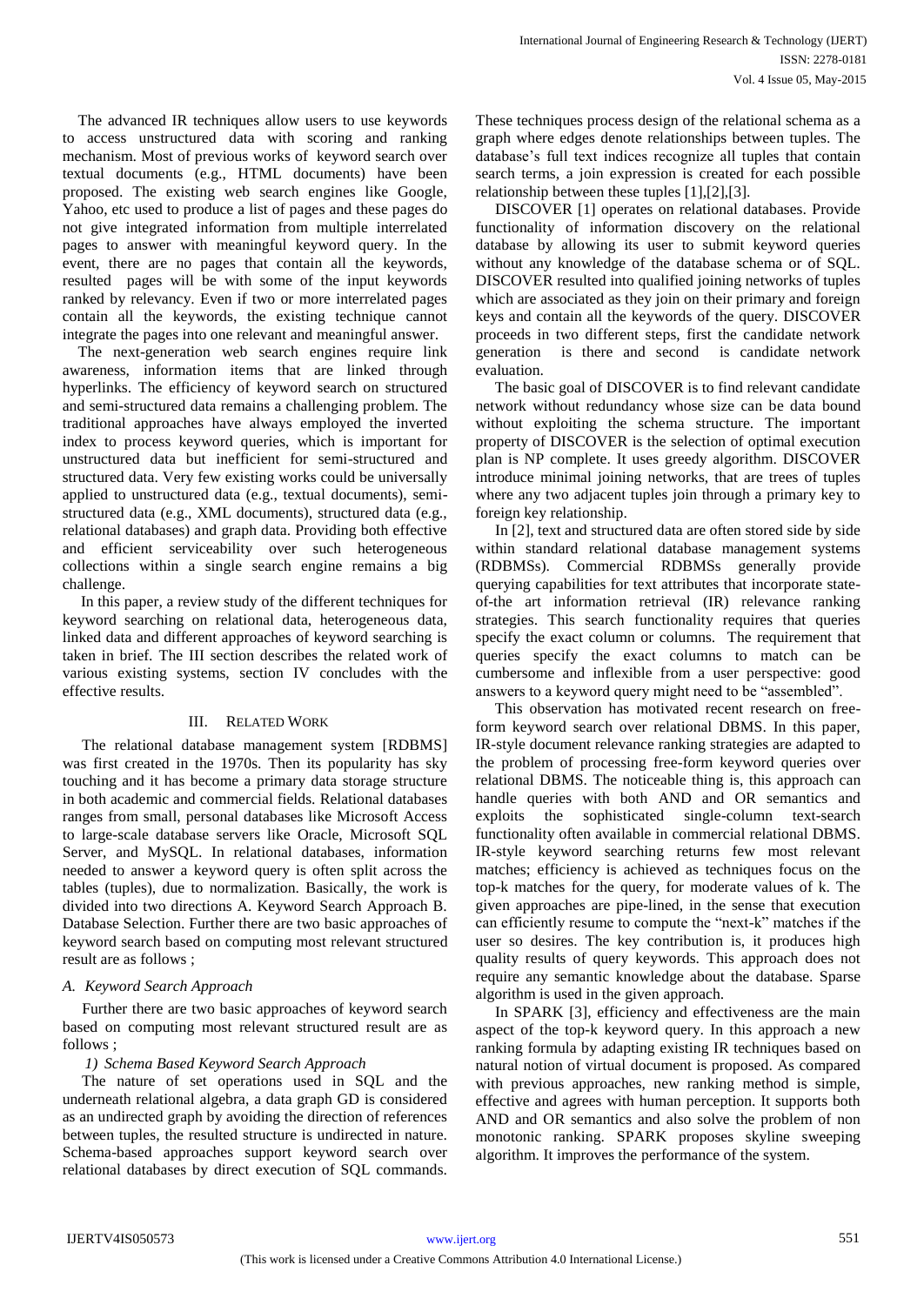# *2) Schema Free Keyword Search Approach*

 This approach is also called as graph based approach. Graph based search techniques are more general than schema based approaches for relational database, linked database and XML. By observing and studying the underlying graphs, the structured results are computed. The Keywords which are connected and the elements are represented using Steiner trees. The main goal of this approach is to find out structure in the Steiner trees. To find the optimal group Steiner tree is NP complete problem, there are so many efficient and effective algorithms to find the optimal tree for a fixed number of terminals is a dynamic programming algorithm for the optimal solution but remains exponential in the number of search terms. The algorithm recites additional results in approximate sequence. Several kinds of algorithms have been proposed for the efficient exploration of keyword search results. The resulted query keywords are very large in size.

#### *a) Steiner Tree-Based Keyword Search Approach*

 The Steiner tree-based keyword search approach show two categories of algorithm under Steiner tree-based semantic search approach. First is backward search approach, second is dynamic programming approach.

#### *Backsword Search Approach*

 The BANKS [4] system enables keyword-based search on database, with both data and schema browsing. This approach enables users to extract information in a simple manner without any knowledge of the schema or any need for writing complex queries. In relational database, information required to answer a keyword query is often divided in the form of tables. Due to such fact a solution to a keyword query may consist of multiple linked tuples. One possible approach to keyword search on databases is to create artificial documents that collect related information. This results in duplication of data, and it is not feasible to create documents corresponding to every meaningful combination of data. It is best to provide support for keyword querying directly on databases.

 BANKS provides a rich interface to browse data, with automatic generation of hyperlinks. The BANKS system is developed in Java using servlets and JDBC and can be run on any database without any programming. By avoiding directionality would cause pr problems because of "hubs" that are connected to a large numbers of nodes. Many nodes would be within a short distance of many other nodes, reducing the effectiveness of tree-weight based scoring mechanism. This problem can be solved by creating for each edge (u, v) a backward edge (v, u).

#### *Dynamic Programming*

 It is widely realized that the integration of database and information retrieval techniques will provide users with a wide range of high quality services. This approach will give brief introduction of processing an l-keyword query, p1; p2;  $\equiv$  ; pl, against a relational database which can be modelled as a weighted graph, G(V,E). Here V is a set of nodes and E is a set of edges representing foreign key references between tuples [5]. With a keyword query, users can find the connections among the tuples stored in relations without the needs of knowing the relational schema imposed by RDBMS.

In this approach Minimum group Steiner tree problem (GST-1) is explained which is useful for finding top-k minimum cost connected trees in database [5]. This is a NP complete problem.

#### *3) Bidirectional Expansion*

 Relational, XML and HTML data can be represented as graphs with entities as nodes and relationships as edges. Text is associated with nodes and edges. Keyword search on such graphs has received much attention after many years. A noticeable problem in this approach is to efficiently extract from the data graph a small number of the "best" answer trees.

 A backward expanding search is commonly used for predominantly text-driven queries [6]. But its performance goes low if one keyword match with nodes or some node has very large degree. To resolve the problem a new search algorithm Bidirectional Search is proposed which improves on Backward Expanding search by allowing forward search from potential roots towards leaves.

#### *4) Keyword-Search over XML Documents*

 This approach considers the problem of efficiently producing ranked results for keyword search queries over hyperlinked XML documents. Analyzing ande evaluating keyword search queries over hierarchical XML documents as opposed to flat HTML documents introduces many new challenges [7]. XML keyword search queries do not always return entire documents but can return deeply nested XML elements that contain the desired keywords. The nested structure of XML implies that the notion of ranking is no longer at the depth of coarseness of a document, but depends on the coarseness of an XML element.

 The notion of keyword proximity is more complex in the hierarchical XML data model. The XRANK [7] system that is designed to handle these novel features of XML keyword search. The experimental results show that XRANK offers both space and performance benefits when compared with existing approaches. An attractive feature of XRANK is that it naturally generalizes a hyperlink based HTML search engine such as Google, Yahoo, Safari, etc. Therefore this approach can be applied to query a mix of HTML and XML documents. Dewey Inverted List (DIL) query processing algorithm is derived for common longest prefix. XRANK considers element to element links in addition to document to document links.

# *5) Keyword Search over Linked Data*

 Existing work on keyword search relies on an elementlevel model (data graphs) to compute keyword query results [9], [10]. Elements mentioning keywords are retrieved from this model and paths between them are explored to compute Steiner graphs. Keyword Relationship Graph (KRG) captures relationships at the keyword level. Relationships captured by a KRG are not direct edges between tuples but stand for paths between keywords.

 To route keywords only to relevant sources to reduce the high cost of processing keyword search queries over all sources is the new trade in keyword searching. In this concept a multilevel scoring mechanism is proposed for computing